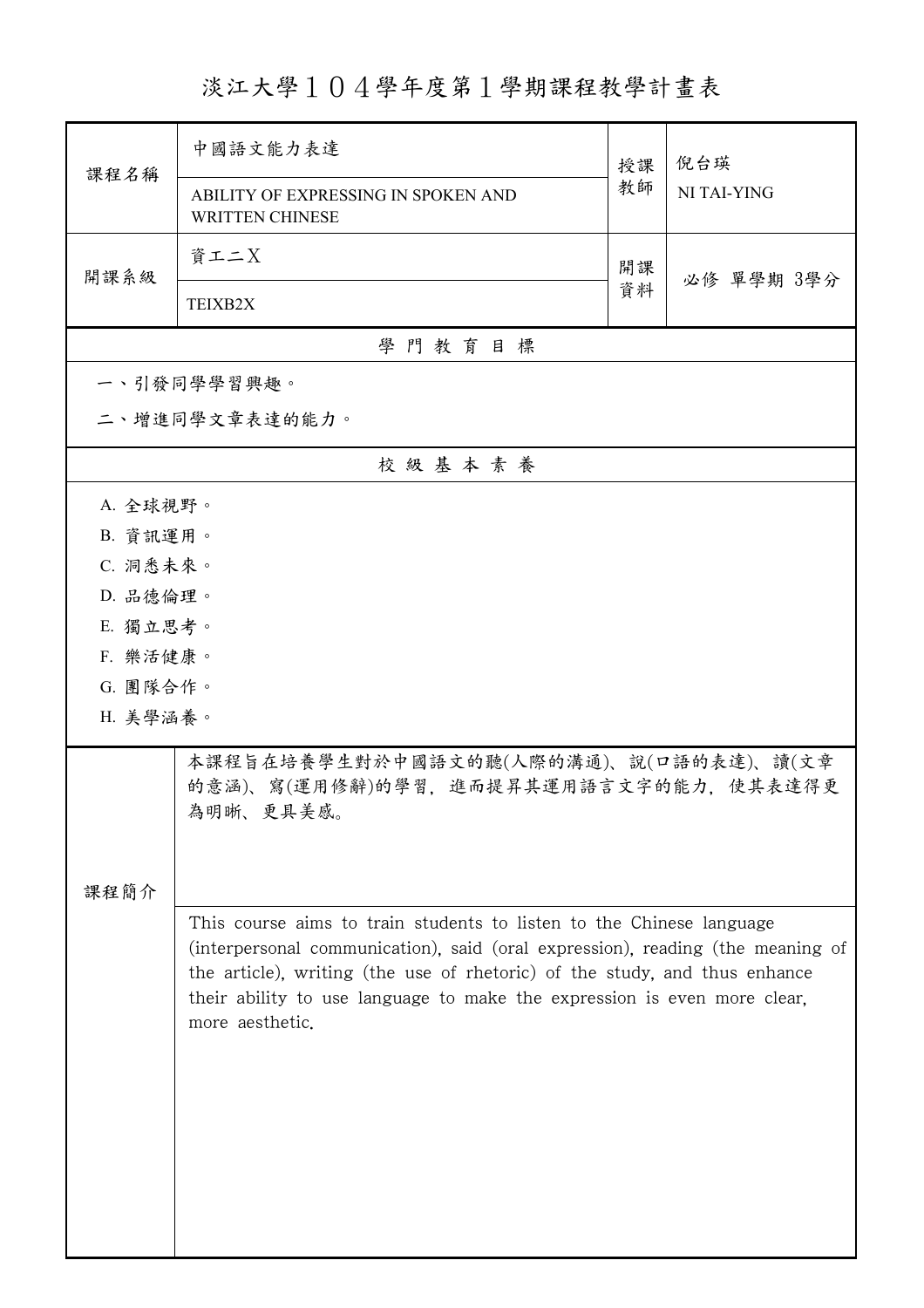本課程教學目標與目標層級、校級基本素養相關性 一、目標層級(選填): (一)「認知」(Cognitive 簡稱C)領域:C1 記憶、C2 瞭解、C3 應用、C4 分析、 C5 評鑑、C6 創造 (二)「技能」(Psychomotor 簡稱P)領域:P1 模仿、P2 機械反應、P3 獨立操作、 P4 聯結操作、P5 自動化、P6 創作 (三)「情意」(Affective 簡稱A)領域:A1 接受、A2 反應、A3 重視、A4 組織、 A5 內化、A6 實踐

二、教學目標與「目標層級」、「校級基本素養」之相關性:

 (一)請先將課程教學目標分別對應前述之「認知」、「技能」與「情意」的各目標層級, 惟單項教學目標僅能對應C、P、A其中一項。

 (二)若對應「目標層級」有1~6之多項時,僅填列最高層級即可(例如:認知「目標層級」 對應為C3、C5、C6項時,只需填列C6即可,技能與情意目標層級亦同)。

 (三)再依據所訂各項教學目標分別對應其「校級基本素養」。單項教學目標若對應 「校級基本素養」有多項時,則可填列多項「校級基本素養」。

(例如:「校級基本素養」可對應A、AD、BEF時,則均填列。)

| 序<br>號         | 教學目標(中文)        | 教學目標(英文)                                                                                                                                                                                                                                                                                                                                                                                                   | 相關性                 |        |  |
|----------------|-----------------|------------------------------------------------------------------------------------------------------------------------------------------------------------------------------------------------------------------------------------------------------------------------------------------------------------------------------------------------------------------------------------------------------------|---------------------|--------|--|
|                |                 |                                                                                                                                                                                                                                                                                                                                                                                                            | 目標層級                | 校級基本素養 |  |
| $\mathbf{1}$   | 1能培養說話的藝術與技巧。   | 1. From talking to cultivate<br>the art of speaking skills<br>2. The understanding of the<br>word statement in paragraph<br>3. Chapter in the structure of<br>the arrangements<br>4. The analysis and<br>appreciation of literature and<br>writing<br>5. Common sense use of<br>language<br>6. Copy writing and creativity<br>in the articles<br>7. Able to say that written<br>expression and application | C <sub>2</sub>      | EH     |  |
|                | 2 2詞語句段的理解      | 2. The understanding of the<br>word statement in paragraph                                                                                                                                                                                                                                                                                                                                                 | C <sub>3</sub>      | EH     |  |
|                | 3 3篇章結構的安排      | 3. Chapter in the structure of<br>the arrangements                                                                                                                                                                                                                                                                                                                                                         | C <sub>3</sub>      | EH     |  |
|                | 4 4文學寫作的分析與鑑賞   | 4. The analysis and<br>appreciation of literature and<br>writing                                                                                                                                                                                                                                                                                                                                           | C4                  | EH     |  |
|                | 5 5.語文應用的常識     | 5. Common sense use of<br>language                                                                                                                                                                                                                                                                                                                                                                         | A <sub>4</sub>      | EH     |  |
|                | 6 6.文章、文案的撰寫與創發 | 6. Copy writing and creativity<br>in the articles                                                                                                                                                                                                                                                                                                                                                          | <b>P4</b>           | EH     |  |
|                | 7 7能夠說寫表達與應用    | 7. Able to say that written<br>expression and application                                                                                                                                                                                                                                                                                                                                                  | A6                  | EH     |  |
| 教學目標之教學方法與評量方法 |                 |                                                                                                                                                                                                                                                                                                                                                                                                            |                     |        |  |
| 序<br>號         | 教學目標            | 教學方法                                                                                                                                                                                                                                                                                                                                                                                                       | 評量方法                |        |  |
|                | 1 1能培養說話的藝術與技巧。 | 講述、討論、賞析、實作                                                                                                                                                                                                                                                                                                                                                                                                | 紙筆測驗、實作、報<br>告、上課表現 |        |  |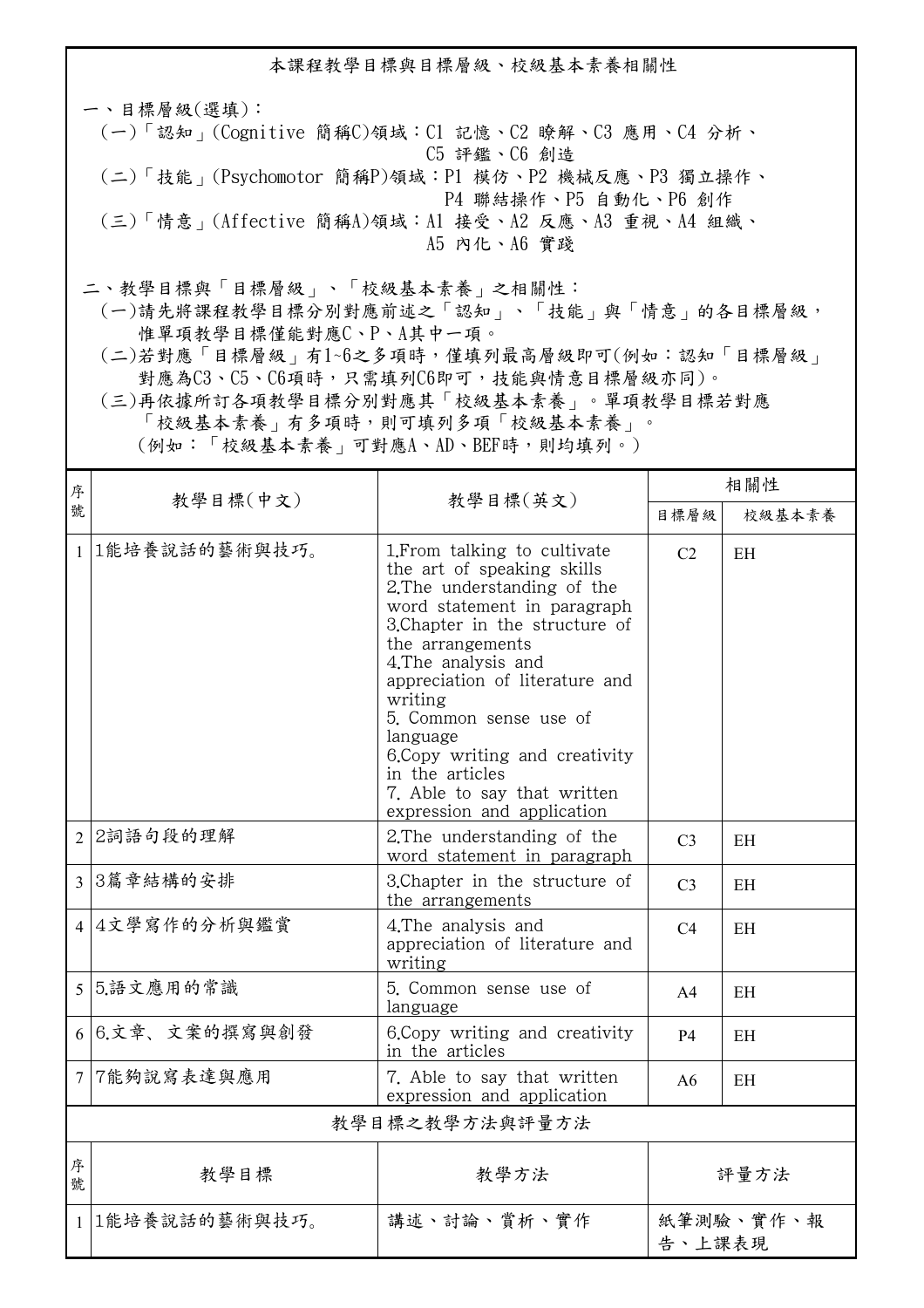|                | 2 2詞語句段的理解                                        |                     | 講述、模擬、實作                 | 紙筆測驗、實作、上課<br>表現 |  |
|----------------|---------------------------------------------------|---------------------|--------------------------|------------------|--|
|                | 3 3篇章結構的安排                                        |                     | 講述、討論、賞析、實作              | 實作、上課表現          |  |
|                | 4 4文學寫作的分析與鑑賞                                     |                     | 賞析、實作                    | 紙筆測驗、實作、上課<br>表現 |  |
|                | 5 5.語文應用的常識                                       |                     | 講述、討論、模擬、實作              | 紙筆測驗、實作、上課<br>表現 |  |
|                | 6 6.文章、文案的撰寫與創發<br>講述、討論、實作、問題解決                  |                     |                          | 實作、上課表現          |  |
| $\tau$         |                                                   | 7能夠說寫表達與應用          | 討論、實作、問題解決               | 紙筆測驗、報告、上課<br>表現 |  |
|                |                                                   |                     | 授課進度表                    |                  |  |
| 週<br>次         | 内 容 (Subject/Topics)<br>日期起訖                      |                     |                          | 備註               |  |
| -1             | $104/09/14$ ~<br>公佈教學計劃綱要、課程介紹暨導論<br>104/09/20    |                     |                          |                  |  |
| $\overline{2}$ | $104/09/21$ ~<br>104/09/27                        | 聽與看:人際溝通的影片欣賞(電影表達) |                          |                  |  |
| 3              | $104/09/28$ ~<br>104/10/04                        | 中國語言概述與口語表達(語文特色)   |                          |                  |  |
| $\overline{4}$ | $104/10/05$ ~<br>104/10/11                        | 中國語言概述與口語表達(語文特色)   |                          |                  |  |
| 5              | $104/10/12$ ~<br>104/10/18                        | 中國語文與藝術的表達(詩歌散文)    |                          |                  |  |
| 6              | $104/10/19$ ~<br>教學觀摩<br>104/10/25                |                     |                          |                  |  |
|                | $104/10/26$ ~<br>中國語言、文字與文學的關係(詩歌散文)<br>104/11/01 |                     |                          |                  |  |
| 8              | $104/11/02$ ~<br>中國語文的語理分析(報導文學)<br>104/11/08     |                     |                          |                  |  |
| 9              | $104/11/09$ ~<br>104/11/15                        | 中國語文的語理分析(報導文學)     |                          |                  |  |
| 10             | $104/11/16 \sim$<br>104/11/22                     | 期中考試週               |                          |                  |  |
| 11             | $104/11/23$ ~<br>104/11/29                        | 中國語文的修辭技巧(表達運用)     |                          |                  |  |
| 12             | $104/11/30$ ~<br>104/12/06                        | 中國語文的修辭技巧(表達運用)     |                          |                  |  |
| 13             | $104/12/07$ ~<br>104/12/13                        | 中國文學作品鑑賞分析(小說漫畫)    |                          |                  |  |
| 14             | $104/12/14$ ~<br>中國文學作品鑑賞分析(廣告文案)<br>104/12/20    |                     |                          |                  |  |
| 15             | $104/12/21$ ~<br>104/12/27                        | 中國語文的寫作技巧(修辭技巧)     |                          |                  |  |
| 16             | $104/12/28$ ~<br>105/01/03                        | 中國語文的寫作技巧(文章寫作)     |                          |                  |  |
| 17             | $105/01/04$ ~<br>105/01/10                        | 術)                  | 關於自薦函-如何自我編輯與編輯自我(求職面試的藝 |                  |  |
| 18             | $105/01/11$ ~<br>105/01/17                        | 期末考試週               |                          |                  |  |